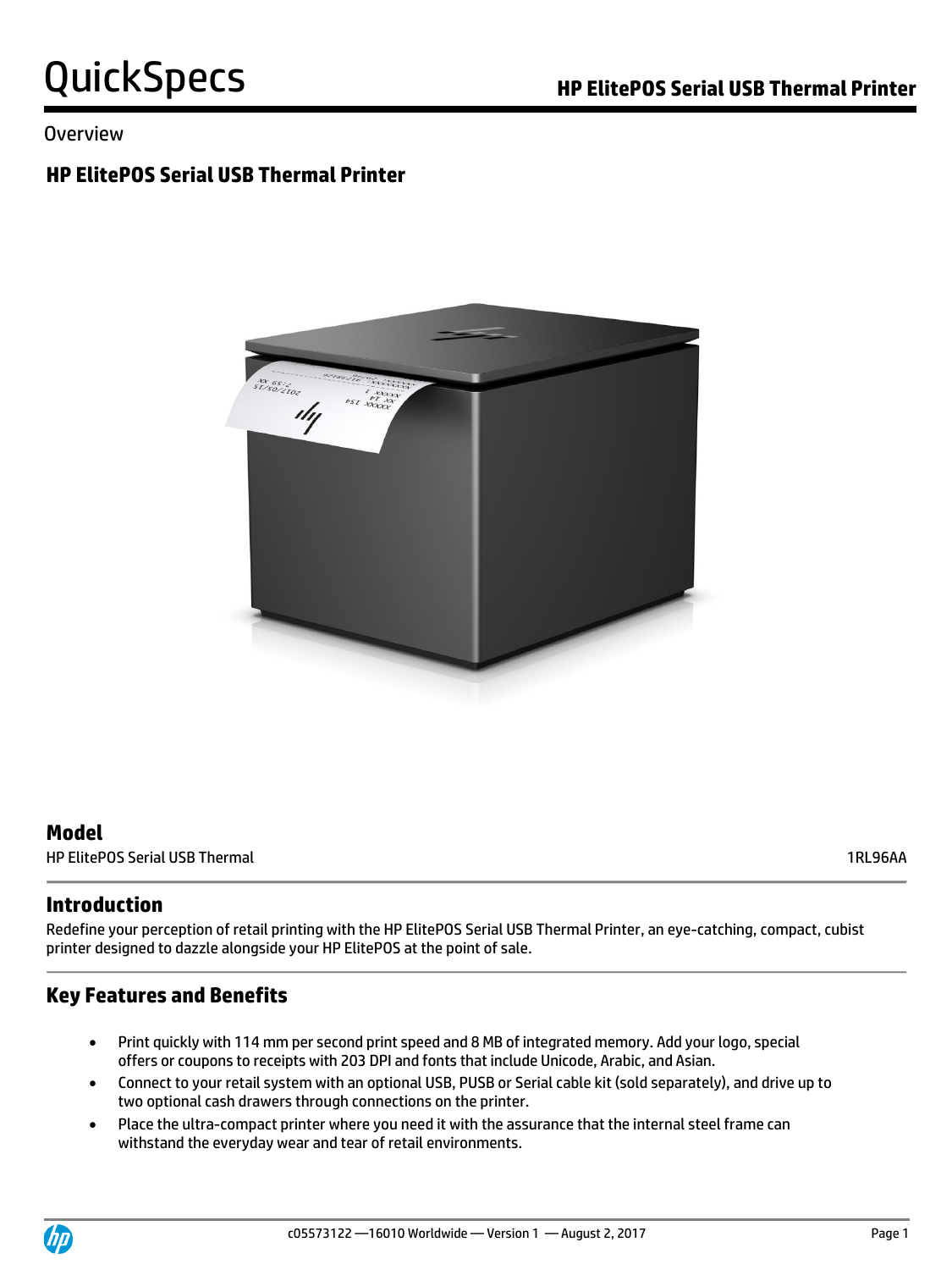Overview

### **Compatibility**

The HP ElitePOS Serial USB Printer is compatible with the HP ElitePOS G1 Retail Point of Sale Systems.

**NOTE:**Not allPoint of Sale system models are available in all regions. Not all HP Cash Drawer models are available in all regions. This printer does not complywith fiscalization requirements that may be required in certain countries.

### **Service and Support**

Three (3) year limited warranty with advance exchange when purchased from HP. Additional HP Care Pack Services options are availableto extendwarranty coverage.

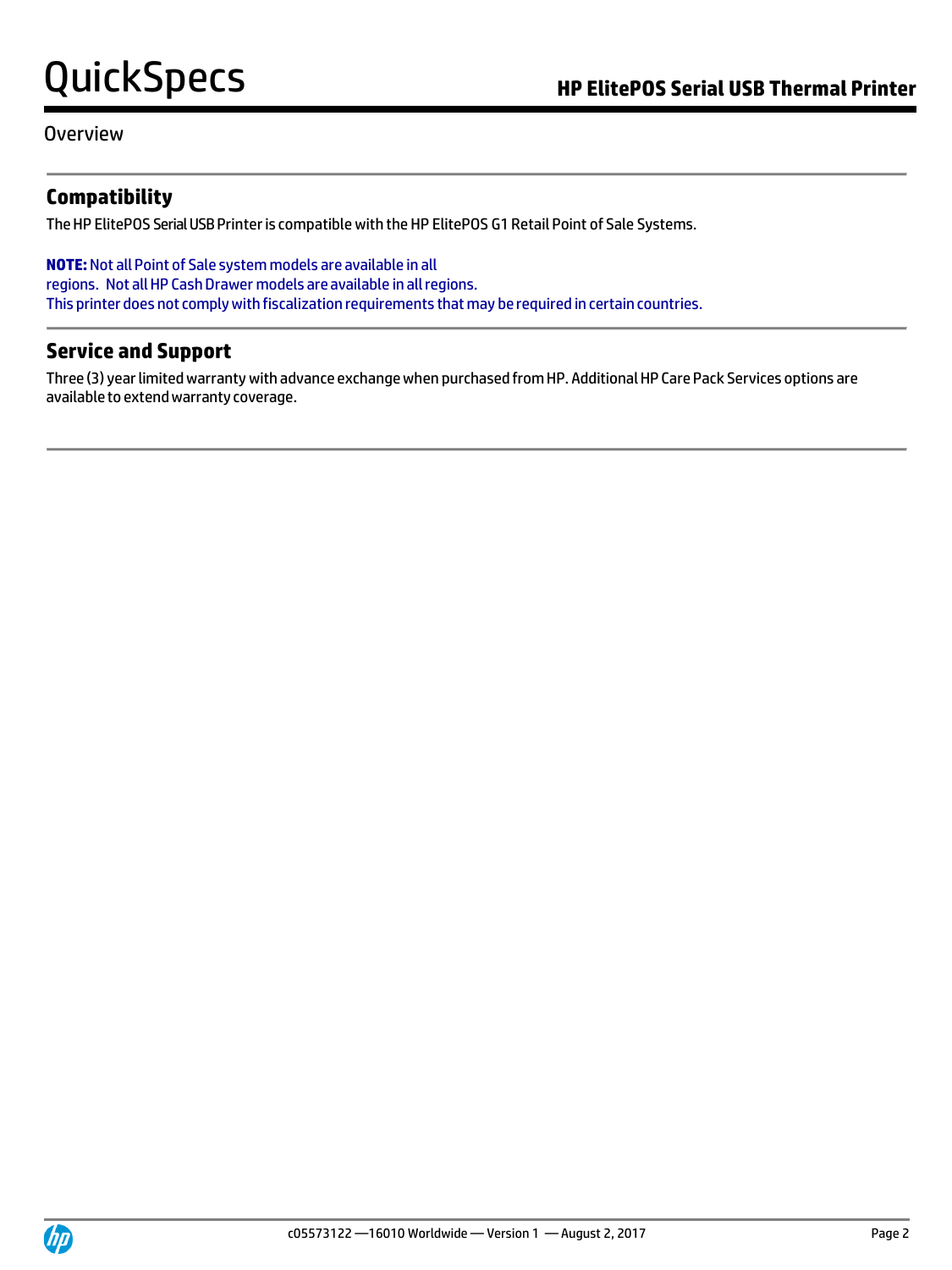## Technical Specifications

### **General SupportedCharacterSets ResidentCode**

**Pages**: 437(US) 720(Arabic) 737(Greek) 775(Lithuanian) 850(Multilingual) 852(Slavic) 857(Turkish) 860(Portuguese) 862(Hebrew) 864(Arabic) 865(Nordic) 866(Cyrillic) 874(Thai) 932(Kanji)

|                  | 857(Turkish)<br>858 (with Eurosymbol)                               |
|------------------|---------------------------------------------------------------------|
|                  | 860(Portuguese)                                                     |
|                  | 862(Hebrew)                                                         |
|                  | 863 (French Canadian)                                               |
|                  | 864 (Arabic)                                                        |
|                  | 865(Nordic)                                                         |
|                  | 866(Cyrillic)                                                       |
|                  | 874 (Thai)                                                          |
|                  | 932(Kanji)                                                          |
|                  | 936 (Simplified Chinese)                                            |
|                  | 949 (Korean - Hangul)                                               |
|                  | 950 (Traditional Chinese)                                           |
|                  | KZ_1048 (Kazakh)                                                    |
|                  | 1250(Latin)                                                         |
|                  | 1251(Cyrillic)                                                      |
|                  | 1252 (Windows Latin I)                                              |
|                  | 1254                                                                |
|                  | (Turkish)                                                           |
|                  | 1255                                                                |
|                  | (Hebrew)                                                            |
|                  | 1256(Arabic)                                                        |
|                  | 1257(Baltic)                                                        |
|                  | Katakana<br>28591 (ISO8859-1, Latin 1)                              |
|                  | 28592 (ISO8859-2, Latin 2)                                          |
|                  | 28594 (ISO8859-4, Latin 4)                                          |
|                  | 28596(ISO8859-6, Latin/Arabic)                                      |
|                  | 28599 (ISO8859-5, Latin 5/Turkish)                                  |
|                  | 28605 (ISO8859-15, Latin 9)                                         |
|                  | Unicode UTF-8 encoding for listed code pages                        |
|                  |                                                                     |
| <b>Bar Codes</b> | 1D: UPC-A, UPC-E, EAN8, EAN13, Code 39, Code 93, Interleaved 2 of 5 |
|                  | Codabar, Code 128, Code 128, EAN 128, GS1 Databar                   |
|                  | 2D: Datamatrix, QR code, PDF 417                                    |
|                  | Detection of the contract of the                                    |

| Print Method   | <b>Direct Thermal</b>                  |  |
|----------------|----------------------------------------|--|
| Printing Speed | 114 mm/sec (33.75 LPS)                 |  |
| Resolution     | 203 DPI                                |  |
| Flash Memory   | 8 MB                                   |  |
| RAM            | <b>8 MB</b>                            |  |
| Knife          | <b>Full and Partial cuts supported</b> |  |
|                |                                        |  |

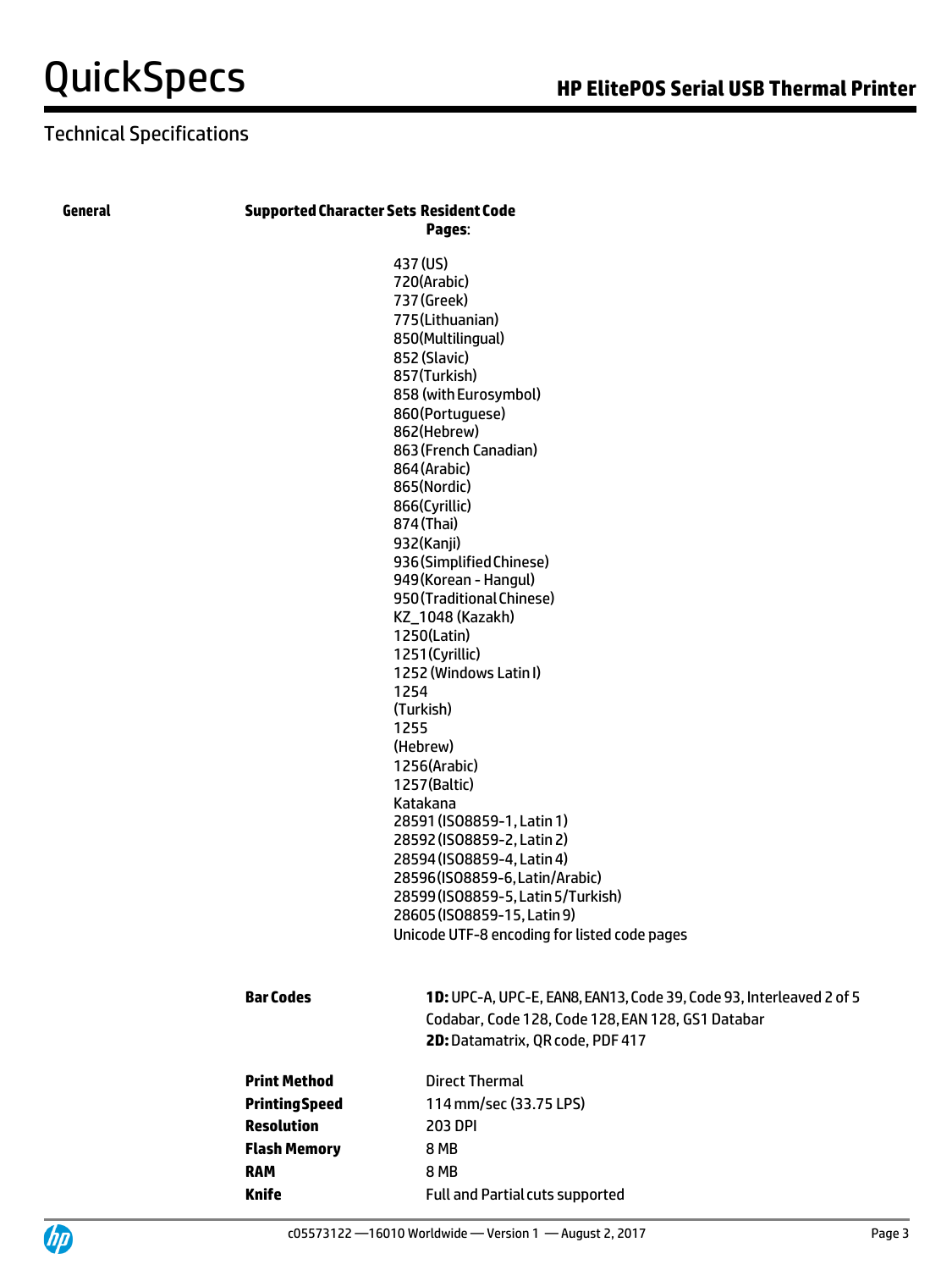## Technical Specifications

|                              | <b>Receipt-Columns</b>                                                                                                                                                   | 44/56                                                                                                                                 |  |  |  |
|------------------------------|--------------------------------------------------------------------------------------------------------------------------------------------------------------------------|---------------------------------------------------------------------------------------------------------------------------------------|--|--|--|
|                              | <b>Paper Type</b>                                                                                                                                                        | Direct Thermal Monochrome POS Grade(s)                                                                                                |  |  |  |
|                              | Paper Roll Size (W x D)                                                                                                                                                  | 3.1 in. X 3.26 in. (80 mm X 83 mm)                                                                                                    |  |  |  |
|                              | <b>Paper Thickness Range</b>                                                                                                                                             | $2.3 - 3.2$ mil                                                                                                                       |  |  |  |
|                              |                                                                                                                                                                          |                                                                                                                                       |  |  |  |
|                              | <b>Cash Drawers</b>                                                                                                                                                      | 1 connector can drive 2 cash drawers with separately purchased splitter                                                               |  |  |  |
|                              |                                                                                                                                                                          | cable (default configuration is connection to 1 cash drawer)                                                                          |  |  |  |
| <b>Mechanical</b>            | <b>Dimensions (WxDxH)</b>                                                                                                                                                | 4.4 in. X 5.2 in. X 4.06 in. (111.8 mm X 131.6 mm X 103 mm)                                                                           |  |  |  |
|                              | Weight                                                                                                                                                                   | 1.75lbs. (.793 kg) (printer only)                                                                                                     |  |  |  |
| <b>Color</b>                 |                                                                                                                                                                          | <b>Ebony black</b>                                                                                                                    |  |  |  |
| <b>Interface/Connection</b>  | <b>Interface</b>                                                                                                                                                         | RS232 (9-Pin Female to 9-Pin Female NULL modem cable) or standard                                                                     |  |  |  |
|                              |                                                                                                                                                                          | USB 2.0 cable.                                                                                                                        |  |  |  |
|                              |                                                                                                                                                                          | 24V Cash Drawers support with RJ 12 interface                                                                                         |  |  |  |
| <b>Power</b>                 | <b>External Power Supply</b>                                                                                                                                             | 48 w                                                                                                                                  |  |  |  |
|                              | <b>Operating Voltage</b>                                                                                                                                                 | 24 V                                                                                                                                  |  |  |  |
|                              | <b>Full Load Current</b>                                                                                                                                                 | 2 A w/active power management system                                                                                                  |  |  |  |
|                              | <b>Idle Current</b>                                                                                                                                                      | 25mA                                                                                                                                  |  |  |  |
|                              | <b>Idle Power</b>                                                                                                                                                        | 0.6W                                                                                                                                  |  |  |  |
| <b>Temperature Range</b>     | <b>Operating</b>                                                                                                                                                         | 41°F to 95°F (5°C to 35°C) at 5% to 90% humidity                                                                                      |  |  |  |
|                              |                                                                                                                                                                          |                                                                                                                                       |  |  |  |
|                              |                                                                                                                                                                          | 95°F to 122°F (35°C to 50°C) at 5% to 40% humidity                                                                                    |  |  |  |
|                              | <b>Non-operating</b>                                                                                                                                                     | Transit range: -40°F to 140°F (-40°C to 60°C) 5% to 95% humidity<br>Storage range: 14°F to 122°F (35°C to 50°C) at 5% to 90% humidity |  |  |  |
| <b>Drivers</b>               | Windows, OPOS, JPOS                                                                                                                                                      |                                                                                                                                       |  |  |  |
|                              |                                                                                                                                                                          |                                                                                                                                       |  |  |  |
| <b>OperatingSystems</b>      | <b>Windows</b><br>Windows 10 IoT Enterprise for Retail (64-bit)<br>$\bullet$<br>Windows 10 Pro (64-bit)<br>$\bullet$                                                     |                                                                                                                                       |  |  |  |
|                              |                                                                                                                                                                          |                                                                                                                                       |  |  |  |
|                              |                                                                                                                                                                          |                                                                                                                                       |  |  |  |
|                              | <b>Linux</b>                                                                                                                                                             |                                                                                                                                       |  |  |  |
|                              | Red Hat/CentOS 6 and 7 (32-bit and 64 bit)<br>$\bullet$<br>Suse Linux® Enterprise POS 11 and 12 (32-bit and 64-bit)<br>Ubuntu 14.04 LTS (32-bit and 64-bit)<br>$\bullet$ |                                                                                                                                       |  |  |  |
|                              |                                                                                                                                                                          |                                                                                                                                       |  |  |  |
|                              |                                                                                                                                                                          |                                                                                                                                       |  |  |  |
| <b>Reliability</b>           | <b>MCBF Print Mechanism: 29-million lines</b>                                                                                                                            |                                                                                                                                       |  |  |  |
|                              | <b>MCBF Knife Cuts: 1-million</b>                                                                                                                                        |                                                                                                                                       |  |  |  |
|                              | Print Head Life: 100 km                                                                                                                                                  |                                                                                                                                       |  |  |  |
| <b>Agency Certifications</b> | Flammability: UL 94V-0                                                                                                                                                   |                                                                                                                                       |  |  |  |
|                              | Safety: UL 60950-1 2nd edition 2014-10-14; UL 62382-1                                                                                                                    |                                                                                                                                       |  |  |  |
|                              |                                                                                                                                                                          | CAN/CSA C22.2 No. 60950-1-07, 2nd Edition, 2014-10                                                                                    |  |  |  |
|                              | EN 60950-1:2006 + A1:2010+ A2:2013<br>IEC/EN 62382-1 2ND Edition<br>CB Report: IEC 60950-1:2005 + A1:2009 +A2:2013                                                       |                                                                                                                                       |  |  |  |
|                              |                                                                                                                                                                          |                                                                                                                                       |  |  |  |
|                              |                                                                                                                                                                          |                                                                                                                                       |  |  |  |
|                              | GB4943.1-2011-China                                                                                                                                                      |                                                                                                                                       |  |  |  |
|                              | IS 13252-1 (2010)/A1:2013/A2:2015                                                                                                                                        |                                                                                                                                       |  |  |  |
|                              |                                                                                                                                                                          |                                                                                                                                       |  |  |  |

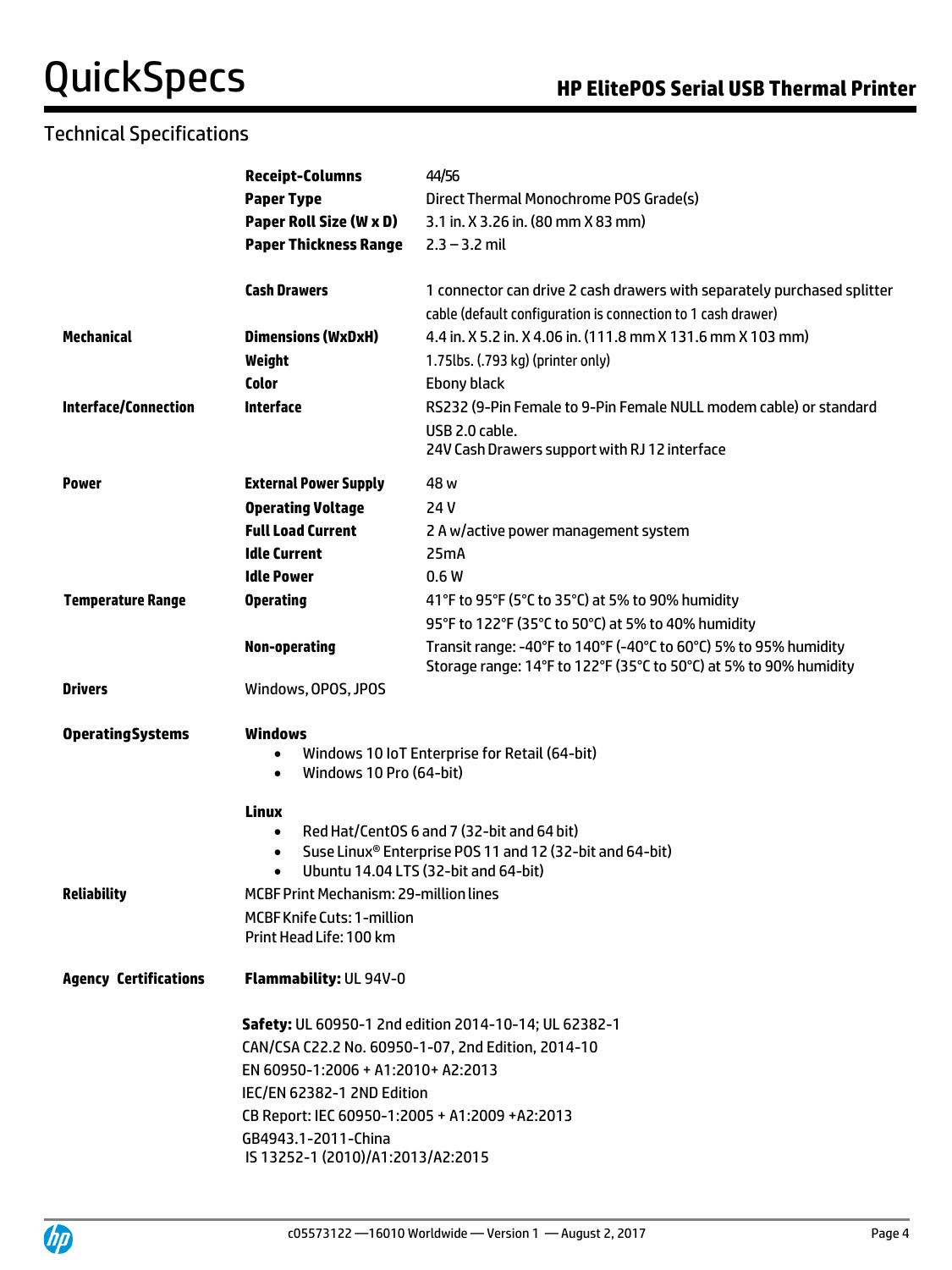## Technical Specifications

#### **Radiated Emissions:** FCC 47CFR, Part 15, Class B

ICES-003: 2012, Issue 6, Class B EN 55032:2015 Class B CISPR22 Class B VCCI: V-3/2015.04 Class B AS/NZS 3548

**Immunity:** EN55024: 2010 EN61000-4-2 Level 4 (8kV direct, 15kV air discharge) EN61000-4-3: Level 3 (10V/m) EN61000-4-6 Level 3 (10V rms) EN61000-4-4: Level 3 (2kV mains, 1kV data lines)

RoHS, WEEE

#### **Option kit contents** HP ElitePOS Serial USB Thermal Printer, Starter paper roll

**NOTE:**This printer does not comply with fiscalization requirements that may be required in certain countries.

| Date of change: | <b>Version History:</b> | Description of change: |
|-----------------|-------------------------|------------------------|
|                 | IFrom v1 to v2          |                        |